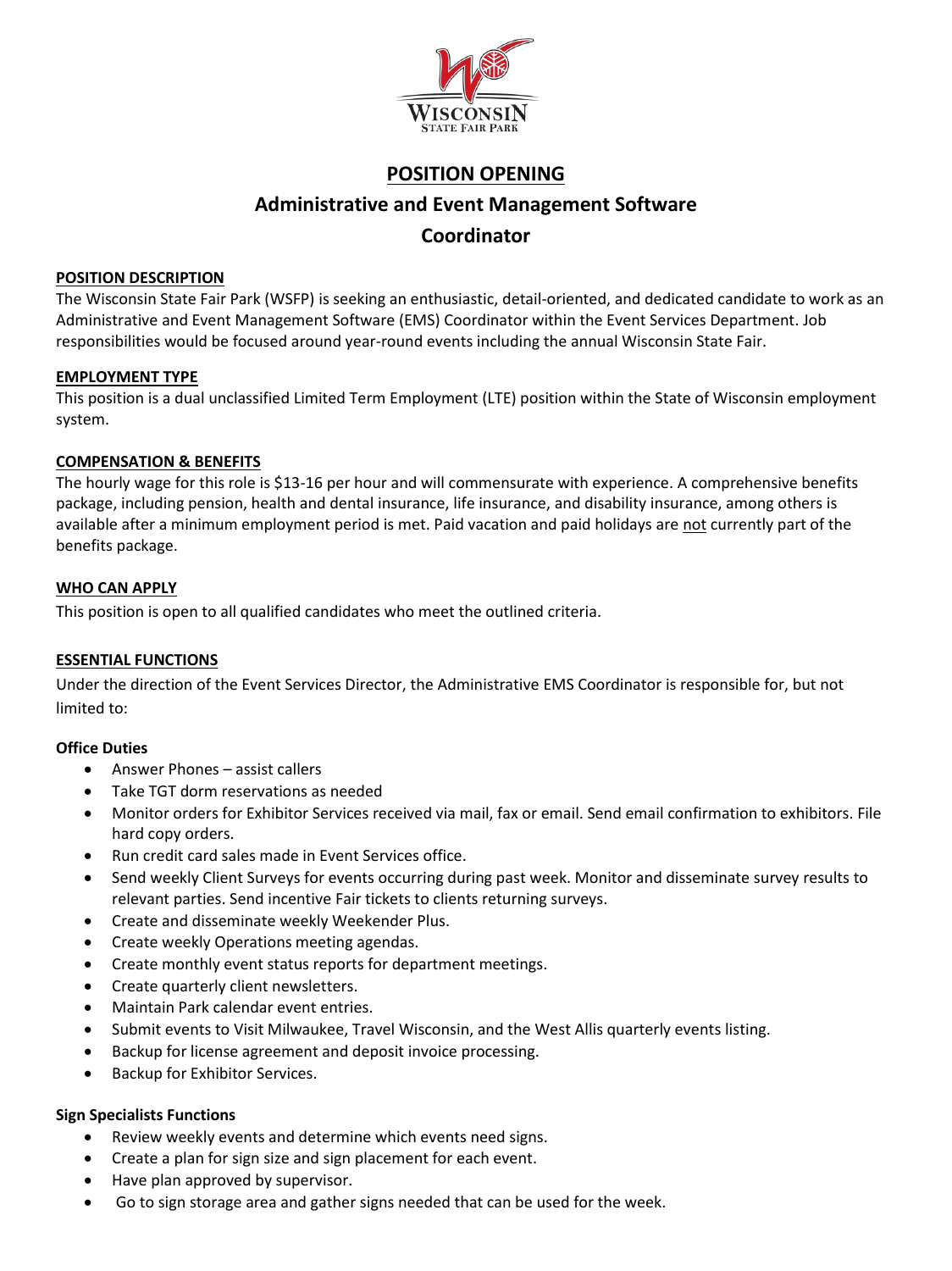- If new signs are needed:
	- $\circ$  Fill out sign order form, have order signed by supervisor, and place order with the Sign Shop.
	- o When new signs are ready, pick-up signs from Sign Shop.
- Organize old and new signs by:
	- o Labeling each sign as to where it needs to be placed in the park.
	- $\circ$  Shrink wrap signs together for either Interstate Parking or Grounds so they can pick them up to hang them every Monday morning.

### **Ungerboeck (EMS) Duties**

- Strategic development and implementation of projects involving Ungerboeck's comprehensive event software Developing, testing, and updating customization of a vendor reporting database within Ungerboeck Creating and managing over 4,000 vendor reporting orders totaling over 3.8 million in revenues Developing and implementing a customized daily vendor report and year-over-year comparison report for upper management usage Training full time and seasonal staff on the vendor reporting database
- Development and management of online exhibitor ordering system, including EBMS configuration, front-line processes, gateway and merchant service provider management
- Database training and troubleshooting across WSFP departments
- Development and management of Director's monthly sales and pace reports
- Development of department's Year in Review report that includes event classification data for over 400 events, sales figures of approximately 4.75 million, Harvest Fair recaps, survey results, and department goals
- Modify database's reporting capabilities within Ungerboeck to fit the precise needs of department representatives
- Continual training via webinars, conference calls, and Ungerboeck's Global Conference to learn about best practices, peer testimonials, industry trends, and train on new software capabilities
- Perform on-going updates to the system and quarterly synchronization of resources
- Assessment of new product roll outs and implementing the ones that meet a need at the fair park, including the Exhibitor Service Center (ESC) portal for future applications
- Assist in event development and logistics of annual Harvest Fair by managing key revenue activities and on-site personnel
- Attend all required event services meetings

#### **QUALIFICATIONS**

- Extensive working knowledge of Event Management Software, including front end usage and back end configuration with proven results; experience with Ungerboeck preferred
- Effective oral and written communication skills
- Strong and proven planning and organization skills with ability to prioritize while remaining flexible to changes
- Ability to establish and maintain effective working relationships with various departments, clients, and vendors
- Ability to achieve quality results with limited resources and sometimes tight deadlines
- Extensive knowledge of and skill in using computers and Microsoft software such as Word, Excel, Outlook, Power Point, Access and Internet Explorer and ability to learn new software or adapt to changes in said software
- Excellent customer service skills

#### **SPECIAL NOTES**

Candidate must be able to work all 11 days of the annual Wisconsin State Fair; for 2017 these dates are August  $3 - 13$ , 2017. Prior to appointment to this position, the candidate will be subject to a comprehensive criminal background check.

#### **TO APPLY**

Applicants should submit their resume and cover letter to Human Resources, Wisconsin State Fair Park, 640 S. 84th St, West Allis, WI 53214 or via email to [hr@wistatefair.com](mailto:hr@wistatefair.com) with the subject line "Administrative EMS Coordinator". Applications must be received by **5pm on Thursday, June 8th, 2017**. The most qualified applicants will be invited to interview.